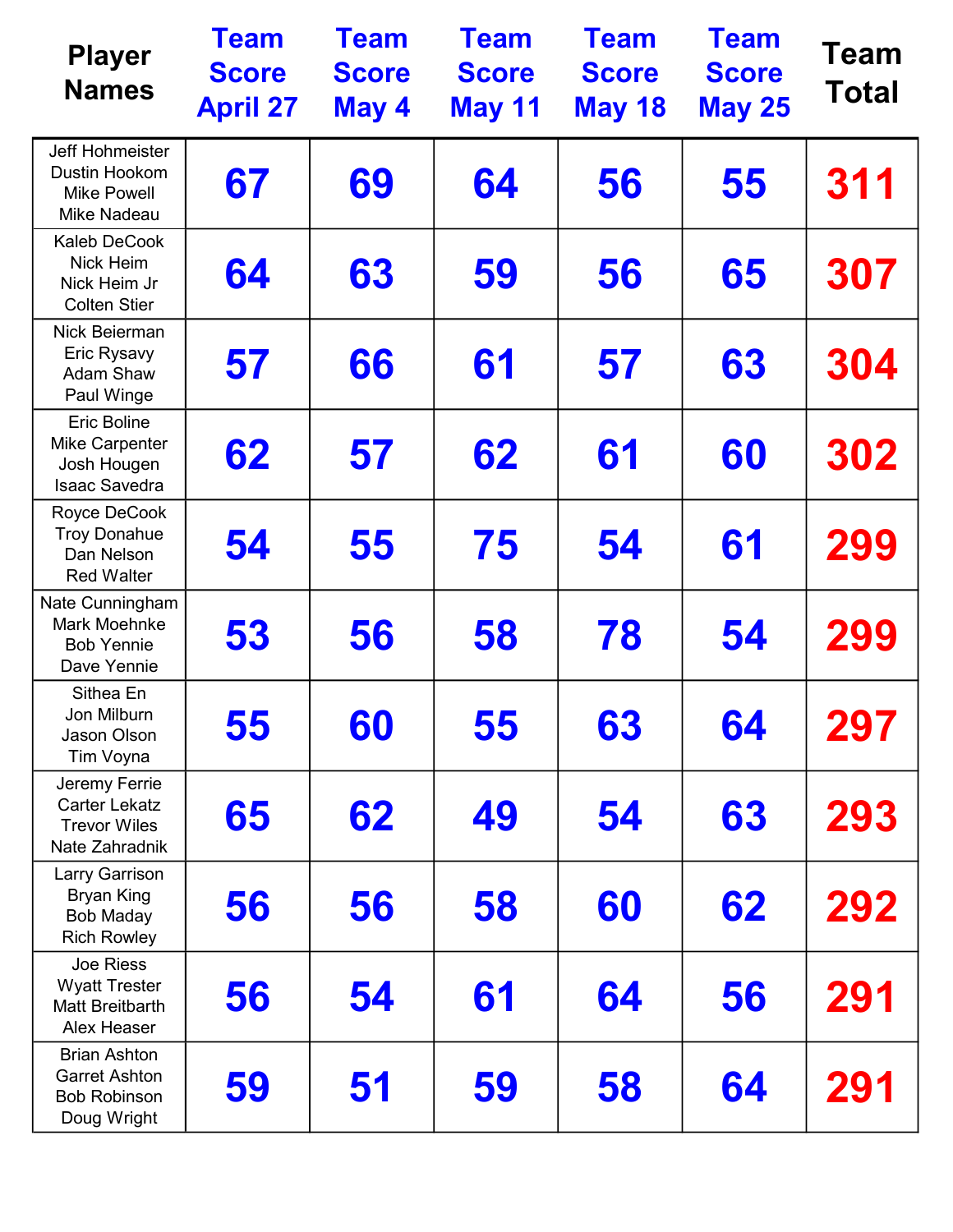| Jordan Kilian<br><b>Blaine Evans</b><br><b>Bryce Nesberg</b><br>Aaron Canfield         | 51 | 55 | 60 | 62 | 62 | 290 |
|----------------------------------------------------------------------------------------|----|----|----|----|----|-----|
| Nate Johnson<br><b>Brian Kinscher</b><br><b>Brandon Monson</b><br>Kyle Sill            | 61 | 55 | 53 | 59 | 58 | 286 |
| <b>Mitchell DeCook</b><br><b>Chad DeCook</b><br><b>Matt DeCook</b><br>Danny Dvorak     | 61 | 56 | 51 | 61 | 53 | 282 |
| Jim Braaten<br>Juan Murillo<br><b>Chuck Smith</b><br><b>Tony Voll</b>                  | 59 | 59 | 55 | 50 | 58 | 281 |
| Jake Bertram<br><b>Dustin Donahue</b><br>John Fiek<br><b>Tyler Kostel</b>              | 54 | 57 | 57 | 58 | 52 | 278 |
| <b>Eric Klee</b><br><b>Tad Holtegaard</b><br><b>Ross Rowsey</b><br><b>Russ Swanson</b> | 57 | 57 | 52 | 60 | 52 | 278 |
| Pat Chamberlain<br><b>Chip Heimsness</b><br>Phil Johnson<br><b>Ben Pehling</b>         | 54 | 54 | 57 | 53 | 60 | 278 |
| Ron Fritsch<br><b>Jim Schmeichel</b><br>Jurgen Schuller<br><b>Mike Desorcie</b>        | 59 | 53 | 56 | 53 | 55 | 276 |
| Larry Iverson<br><b>Mark Manges</b><br>Dan Williams<br><b>Mike Williams</b>            | 49 | 57 | 56 | 55 | 59 | 276 |
| Lee Christianson<br><b>Sean Collett</b><br><b>Chris Kiese</b><br>Phil Lien             | 52 | 63 | 57 | 53 | 49 | 274 |
| <b>Tristan Lehman</b><br><b>Nik Thiel</b><br>Ryan McCormick<br><b>Derek Golliher</b>   | 51 | 57 | 60 | 49 | 54 | 271 |
| <b>Tony Bowe</b><br>Ryan Ellingson<br>Sean Haggerty<br><b>Ben Ochs</b>                 | 55 | 52 | 56 | 59 | 49 | 271 |
| Jeff Jaeger<br>Kent VanTassel<br><b>Bob Frank</b><br>Paul VanTassel                    | 53 | 61 | 42 | 56 | 47 | 259 |